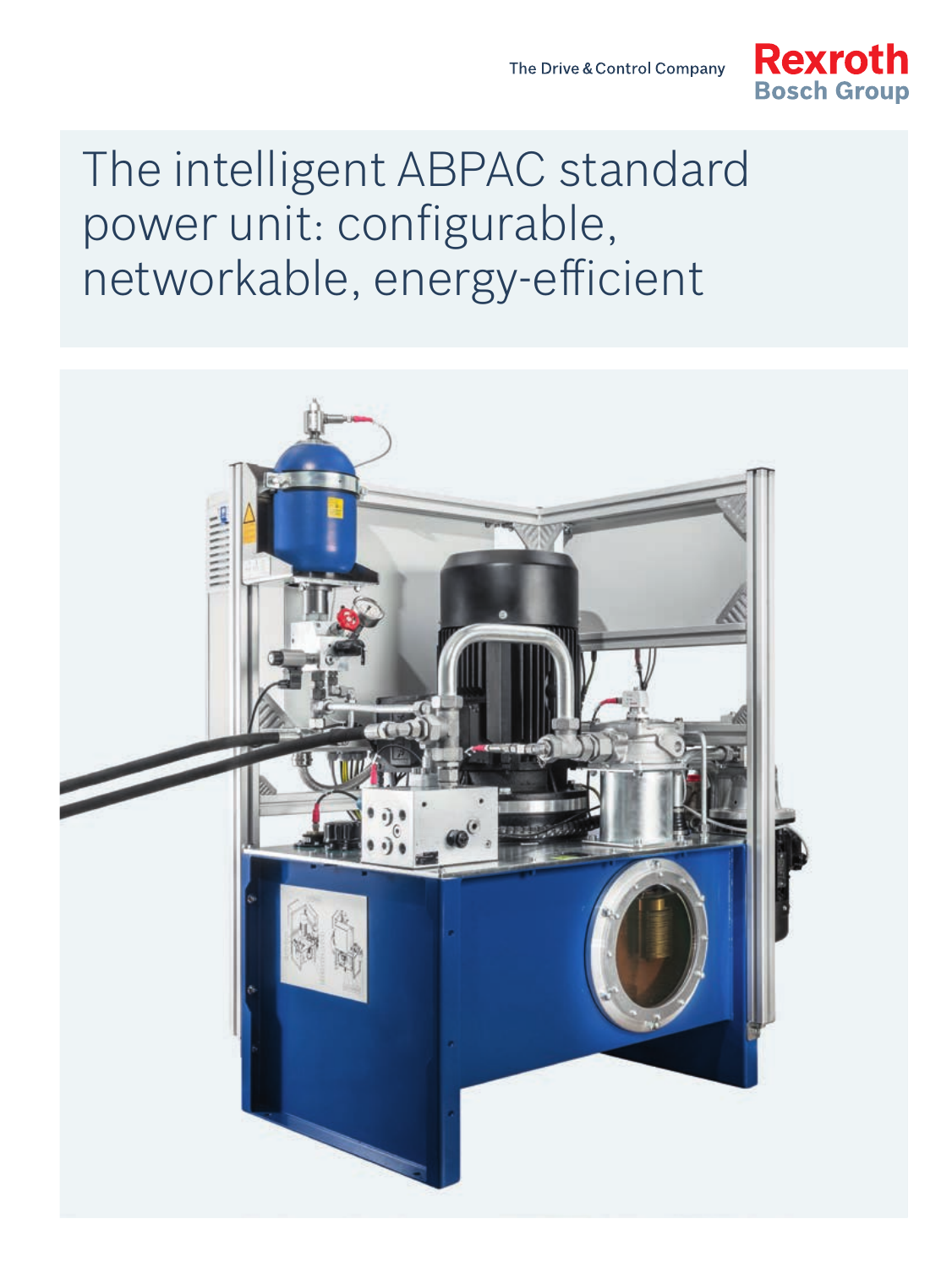# A hydraulic power unit as it should be: intelligent, customized, cost-optimized



Hydraulic power units for mechanical engineering are being subjected to higher requirements than ever before: they should be powerful, energy-efficient, and quickly available, yet also intelligent, flexible, and of course, cost-effective at the same time. With the new ABPAC series standard power units, Bosch Rexroth has come up with a convincing answer. With the online configurator, you will find your individual solution faster than ever. Your entry into Industry 4.0?





The ABPAC is a clever standard power unit for all areas in which hydraulic solutions are being used and a pressure supply unit is required – for example, in general mechanical engineering, machine tools, as well as in presses and material handling.

#### **Short delivery times, a quicker start**

The portfolio of components defined in the modular system can reproduce a wide range of customer-specific power unit solutions via the convenient online configurator. The configurator immediately provides you with all the necessary information – from technical data through to prices. Everything is comprehensively documented. If you require individual solutions outside the modular system, your usual Rexroth contact will be happy to assist you at all times.

Delivery times are drastically reduced due to the use of Bosch Rexroth standard components from the GoTo program, standardized manufacturing processes, and a flexible steel construction concept (without welding).

### **Clever condition monitoring with Open Core Interface**

An extended sensor package and open interfaces provide the basis for the web-based visualization of the operating states and condition-based maintenance.

The operating states of the individual components and the entire power unit are visualized through evaluation of the sensor data directly on the ABPAC.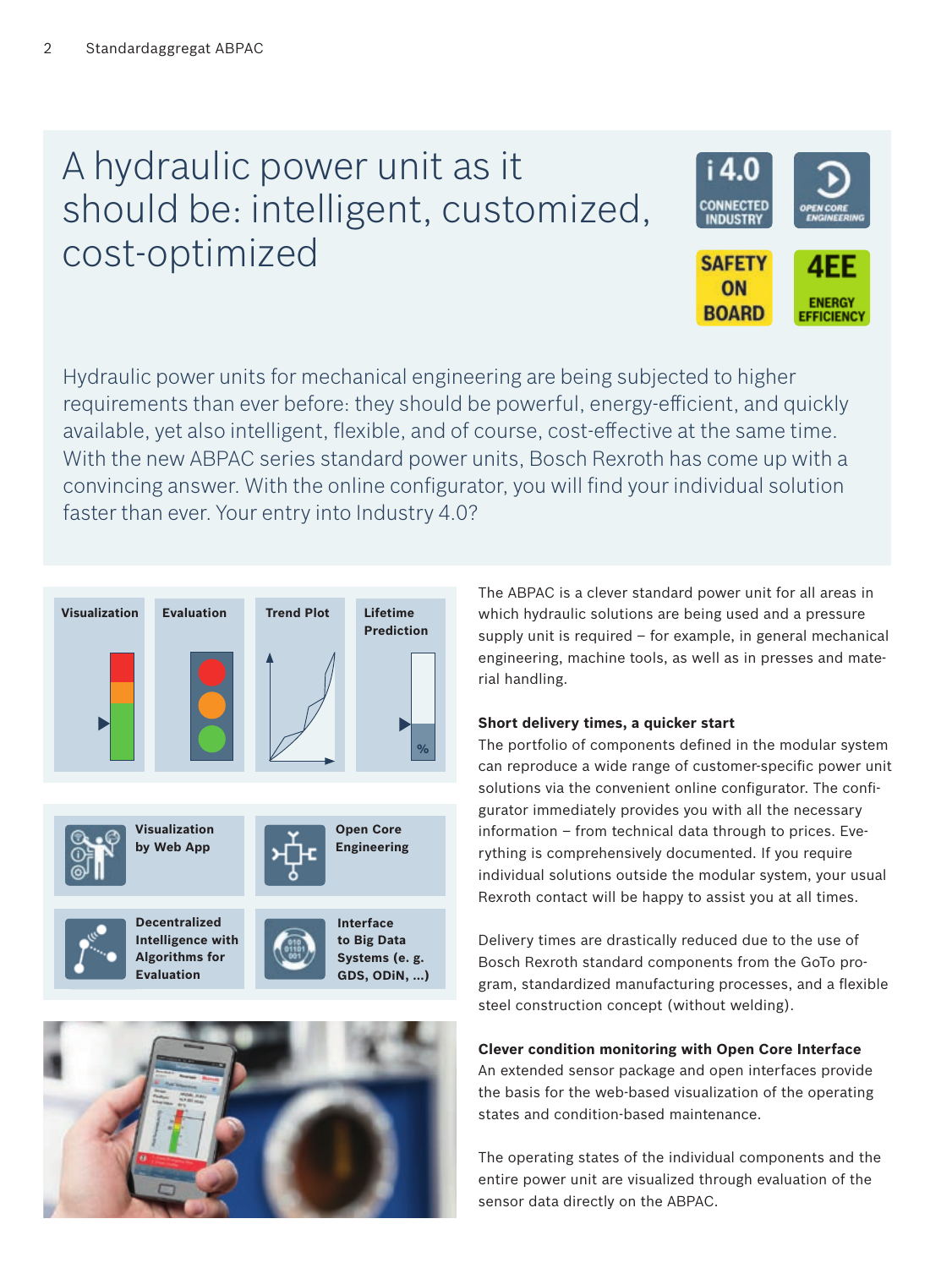### **ABPAC hydraulic power unit configurations**

| <b>Power unit</b>                                | <b>Pump types</b> |           |                      | Q <sub>thmax</sub> I/min Pressure Nominal power electric motor [kW] |         |         |           |           |                |            |         |         |     |     |
|--------------------------------------------------|-------------------|-----------|----------------------|---------------------------------------------------------------------|---------|---------|-----------|-----------|----------------|------------|---------|---------|-----|-----|
| variants                                         |                   | 1.450 rpm | <b>Tank</b>          | 3                                                                   | 4       | 5,5     | 7,5       | 11        | 15             | 18,5       | 22      | 30      | 37  | 45  |
| with fixed                                       | PGF2-2X/019 27    |           | p [bar]              |                                                                     | 82      | 112     | 153       | 210       |                |            |         |         |     |     |
| displacement                                     |                   |           | <b>NG</b>            |                                                                     | 100     | 100 160 | 100 160   | 160 250   |                |            |         |         |     |     |
| pump                                             | PGF3-3X/020 29    |           | p [bar]              |                                                                     | 67      | 94      | 130       | 195       | 210            |            |         |         |     |     |
|                                                  |                   |           | <b>NG</b>            |                                                                     | 100     | 100 160 | 100 160   | 160 250   | 160 250        |            |         |         |     |     |
|                                                  | PGF3-3X/025 36    |           | p [bar]              |                                                                     | 53      | 76      | 105       | 156       | 210            |            |         |         |     |     |
|                                                  |                   |           | <b>NG</b>            |                                                                     | 160     | 160     | 160       | 160 250   | 160 250        |            |         |         |     |     |
|                                                  | PGF3-3X/032 47    |           | p [bar]              |                                                                     |         | 65      | 89        | 132       | 180            | 210        |         |         |     |     |
|                                                  |                   |           | <b>NG</b>            |                                                                     |         | 160     | 160       | 160 250   | 160 250        | 250 400    |         |         |     |     |
|                                                  | PGF3-3X/040 58    |           | p [bar]              |                                                                     |         |         | 63        | 97        | 135            | 169        | 180     |         |     |     |
|                                                  |                   |           | <b>NG</b>            |                                                                     |         |         | 250       | 250       | 250            | 250 400    | 250 400 |         |     |     |
|                                                  | PGH4-X/020        | 29        | p [bar]              |                                                                     |         |         |           | 203       | 280            | 315        |         |         |     |     |
|                                                  |                   |           | <b>NG</b>            |                                                                     |         |         |           | 160 250   | 160 250        | 250 400    |         |         |     |     |
|                                                  | PGH4-X/025        | 36        | p [bar]              |                                                                     |         |         |           | 161       | 221            | 274        | 315     |         |     |     |
|                                                  |                   |           | <b>NG</b>            |                                                                     |         |         |           | 160 250   | 160 250        | 250 400    | 250 400 |         |     |     |
|                                                  | PGH4-X/032        | 47        | p [bar]              |                                                                     |         |         |           |           | 173            | 212        | 252     | 315     |     |     |
|                                                  |                   |           | <b>NG</b>            |                                                                     |         |         |           |           | 160 250        | 250 400    | 250 400 | 250 400 |     |     |
|                                                  | PGH4-X/040        | 58        | p [bar]              |                                                                     |         |         |           |           |                | 174        | 207     | 281     | 315 |     |
|                                                  |                   |           | <b>NG</b>            |                                                                     |         |         |           |           |                | 250 400    | 250 400 | 250 400 | 400 |     |
|                                                  | PGH4-X/050        | 73        | p [bar]              |                                                                     |         |         |           |           |                | 142        | 170     | 233     | 250 | 250 |
|                                                  |                   |           | <b>NG</b>            |                                                                     |         |         |           |           |                | 250 400    | 250 400 | 250 400 | 400 | 400 |
|                                                  | PGH5-X/063        | 93        | p [bar]              |                                                                     |         |         |           |           |                |            | 127     | 175     | 216 | 265 |
|                                                  |                   |           | <b>NG</b>            |                                                                     |         |         |           |           |                |            | 400     | 400     | 400 | 400 |
| with external<br>gear pump                       | AZPJ-22-016       | 22        | p [bar]              | 67                                                                  | 91      | 127     | 174       | 250       |                |            |         |         |     |     |
|                                                  |                   |           | <b>NG</b>            | 100                                                                 | 100     | 100 160 | 100 160   | 160 250   |                |            |         |         |     |     |
|                                                  | AZPJ-22-019       | 27        | p [bar]              | 57                                                                  | 77      | 107     | 147       | 215       | 250            |            |         |         |     |     |
|                                                  |                   |           | <b>NG</b>            | 100                                                                 | 100     | 100 160 | 100 160   | 160 250   | 160 250        |            |         |         |     |     |
|                                                  | AZPJ-22-022       | 31        | p [bar]              |                                                                     | 64      | 89      | 123       | 181       | 210            |            |         |         |     |     |
|                                                  |                   |           | <b>NG</b>            |                                                                     | 100 160 | 100 160 | 100 160   | 160 250   | 160 250        |            |         |         |     |     |
|                                                  | AZPJ-22-025       | 35        | p [bar]              |                                                                     |         | 81      | 111       | 165       | 185            |            |         |         |     |     |
|                                                  |                   |           | <b>NG</b>            |                                                                     |         | 160     | 160       | 160 250   | 160 250        |            |         |         |     |     |
|                                                  | AZPJ-22-028       | 39        | p [bar]              |                                                                     |         | 71      | 98        | 130       |                |            |         |         |     |     |
|                                                  |                   |           | <b>NG</b>            |                                                                     |         | 160     | 160       | 160 250   |                |            |         |         |     |     |
| with control                                     | A10VSO 18         | 26        | p [bar]              |                                                                     | 90      | 110     | 138       | 228       |                |            |         |         |     |     |
| pump and<br>DFR1 con-<br>troller                 |                   |           | <b>NG</b>            |                                                                     | 100     | 100     | 100<br>95 | 160       | 180            |            |         |         |     |     |
|                                                  | A10VSO 28         | 40        | p [bar]              |                                                                     |         |         |           | 132       |                | 222        |         |         |     |     |
|                                                  | A10VSO 45         | 65        | <b>NG</b>            |                                                                     |         |         | 160<br>60 | 160<br>81 | 160 250<br>111 | 250        | 162     | 222     |     |     |
|                                                  |                   |           | p [bar]<br><b>NG</b> |                                                                     |         |         | 250       | 250       | 250            | 137<br>250 | 250 400 | 400     |     |     |
|                                                  | A10VSO 71         | 102       | p [bar]              |                                                                     |         |         |           |           | 72             | 89         | 106     | 144     | 178 | 220 |
|                                                  |                   |           | <b>NG</b>            |                                                                     |         |         |           |           | 400            | 400        | 400     | 400     | 400 | 400 |
|                                                  | A10VSO 100        | 145       | p [bar]              |                                                                     |         |         |           |           |                | 61         | 73      | 99      | 136 | 170 |
|                                                  |                   |           | <b>NG</b>            |                                                                     |         |         |           |           |                |            |         |         |     |     |
| with control<br>pump and<br>DFLR con-<br>troller | A10VSO 45         | 65        | p max [bar]          |                                                                     |         |         | 280       |           |                |            |         |         |     |     |
|                                                  |                   |           | NG                   |                                                                     |         |         | 250       |           |                |            |         |         |     |     |
|                                                  | A10VSO 71         | 102       | p max [bar]          |                                                                     |         |         |           | 280       | 280            | 280        |         |         |     |     |
|                                                  |                   |           | <b>NG</b>            |                                                                     |         |         |           | 400       | 400            | 400        |         |         |     |     |
|                                                  | A10VSO 100        | 145       | p max [bar]          |                                                                     |         |         |           |           |                | 280        | 280     |         |     |     |
|                                                  |                   |           | <b>NG</b>            |                                                                     |         |         |           |           |                | 400        | 400     |         |     |     |

## **ABPAC hydraulic power unit configurations with Sytronix FCP5020**

|                  | <b>Pumps</b> |                                         |                 |                                  |                          |         |         | <b>Motors</b>  |         |         |                                    |  |  |  |
|------------------|--------------|-----------------------------------------|-----------------|----------------------------------|--------------------------|---------|---------|----------------|---------|---------|------------------------------------|--|--|--|
|                  |              | $n_{max}$ = 3000 (PGH); 3600(PGF) U/min | 4               | 5,5                              | 7,5                      | 11      | 15      | $P_{nom}$ [kW] |         |         |                                    |  |  |  |
| <b>Type</b>      | <b>NG</b>    | $p_{\text{cont}}$ [bar]                 | $p_{max}$ [bar] | $Q_{\text{perf}}$ [ $\sqrt{I}$ ] | $Q_{\text{max}}$ [I/min] | 4000    | 4000    | 4000           | 3800    | 3800    | $n_{max}$ [rpm]                    |  |  |  |
| PGF <sub>2</sub> | 8,0          | 210                                     | 250             | 19                               | 29                       | 139     |         |                |         |         |                                    |  |  |  |
| Tank NS          |              |                                         |                 |                                  |                          | 100     |         |                |         |         |                                    |  |  |  |
| PGF <sub>2</sub> | 13,0         | 210                                     | 250             | 31                               | 47                       |         | 119     |                |         |         |                                    |  |  |  |
| Tank NS          |              |                                         |                 |                                  |                          |         | 100 160 |                |         |         |                                    |  |  |  |
| PGF <sub>2</sub> | 19,0         | 210                                     | 250             | 46                               | 68                       |         | 84      | 114            |         |         |                                    |  |  |  |
| Tank NS          |              |                                         |                 |                                  |                          |         | 160     | 160 250        |         |         |                                    |  |  |  |
| PGH <sub>2</sub> | 8,0          | 315                                     | 350             | 19                               | 24                       | 143     | 198     | 269            |         |         |                                    |  |  |  |
| Tank NS          |              |                                         |                 |                                  |                          | 100     | 100     | 100            |         |         | $p_{\text{eff}}$ [bar]<br>(without |  |  |  |
| PGH <sub>3</sub> | 13,0         | 315                                     | 350             | 31                               | 39                       | 88      | 122     | 166            | 244     |         | efficiency)                        |  |  |  |
| Tank NS          |              |                                         |                 |                                  |                          | 100 160 | 100 160 | 100 160        | 160     |         |                                    |  |  |  |
| PGH4             | 20,0         | 315                                     | 350             | 48                               | 60                       |         | 79      | 108            | 158     | 216     |                                    |  |  |  |
| Tank NS          |              |                                         |                 |                                  |                          |         | 160     | 160 250        | 160 250 | 160 250 |                                    |  |  |  |
| PGH4             | 32,0         | 315                                     | 350             | 77                               | 98                       |         |         |                | 99      | 135     |                                    |  |  |  |
| Tank NS          |              |                                         |                 |                                  |                          |         |         |                | 250     | 250 400 |                                    |  |  |  |
| PGH4             | 50,0         | 250                                     | 310             | 120                              | 152                      |         |         |                |         | 86      |                                    |  |  |  |
| Tank NS          |              |                                         |                 |                                  |                          |         |         |                |         | 400     |                                    |  |  |  |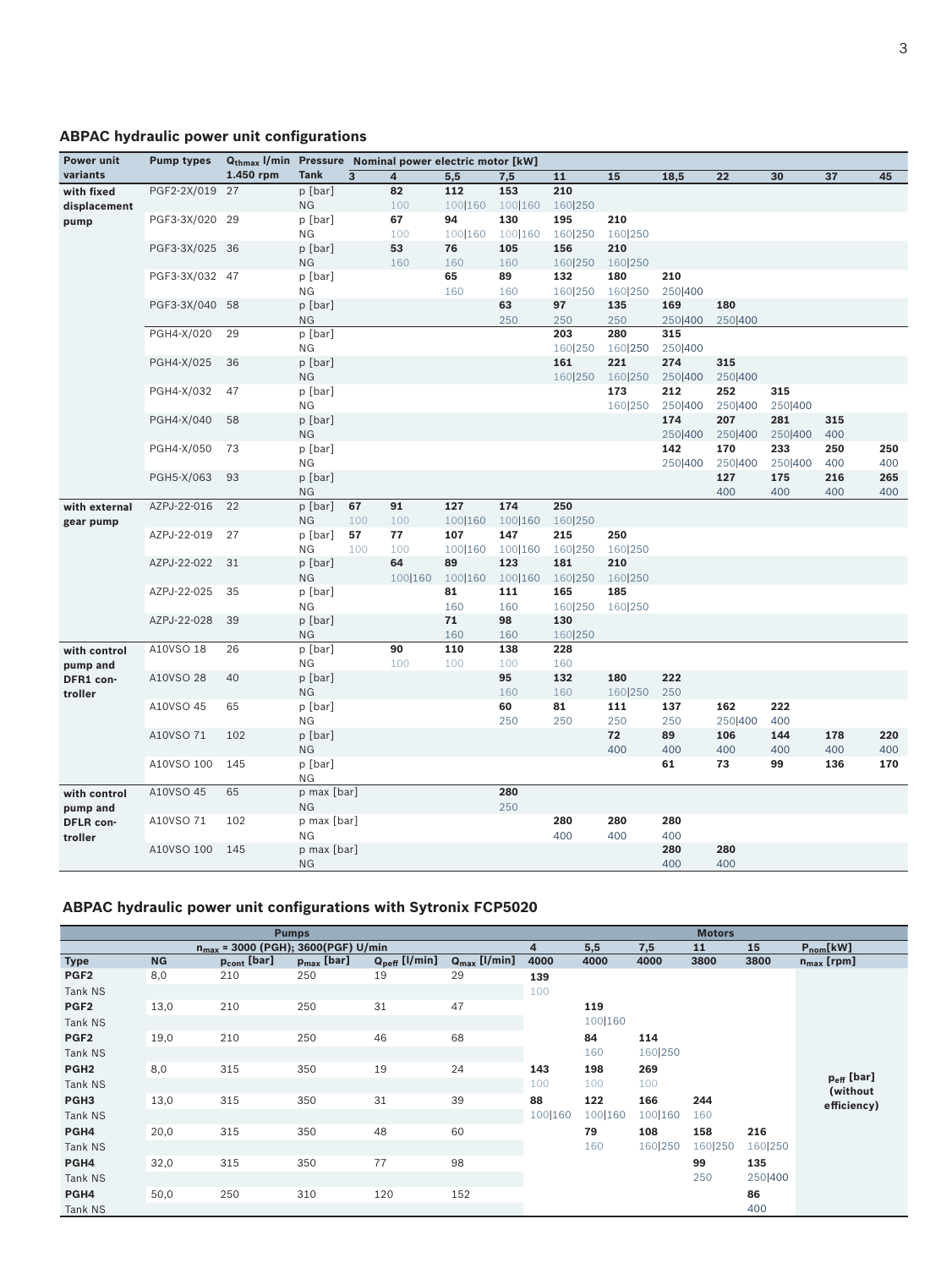# Consistently modular: never before was a standard power unit so easy to individualize





#### **Individual: the right drive for every application**

With the different fixed and variable displacement pumps you can easily implement your individual drive concept. And in the smallest space – with the same power spectrum. The current motor standards (IE3 as standard) are thereby complied with at all times.

Available pumps:

- ▶ Internal gear pumps (PGH, PGF, fixed displacement pumps vertically installed)
- ▶ External gear pumps (AZPJ (Silence Plus))
- $\blacktriangleright$  Axial piston pumps (A10VSO/31 and 32, A4VSO, variable displacement pumps horizontally installed)



#### **Save energy: with variable-speed Sytronix drives**

You can save a lot of energy and money when you optionally use drives from the Sytronix modular system. The FcP 5010 and SvP 7010 variable-speed drives are not only particularly powerful and quiet, more importantly, they save up to 80% energy!



#### **Multifunctional block: with all basic functions and variable interfaces**

The extremely compact multifunctional block contains all the standard basic functions you need – from pressure filtration through to the bypass for FcP/SvP applications. It is the central interface to advanced hydraulic control systems. This saves space, reduces the piping work and gives you the option to integrate the hydraulic control either in the ABPAC or in the machine. There are four designs in two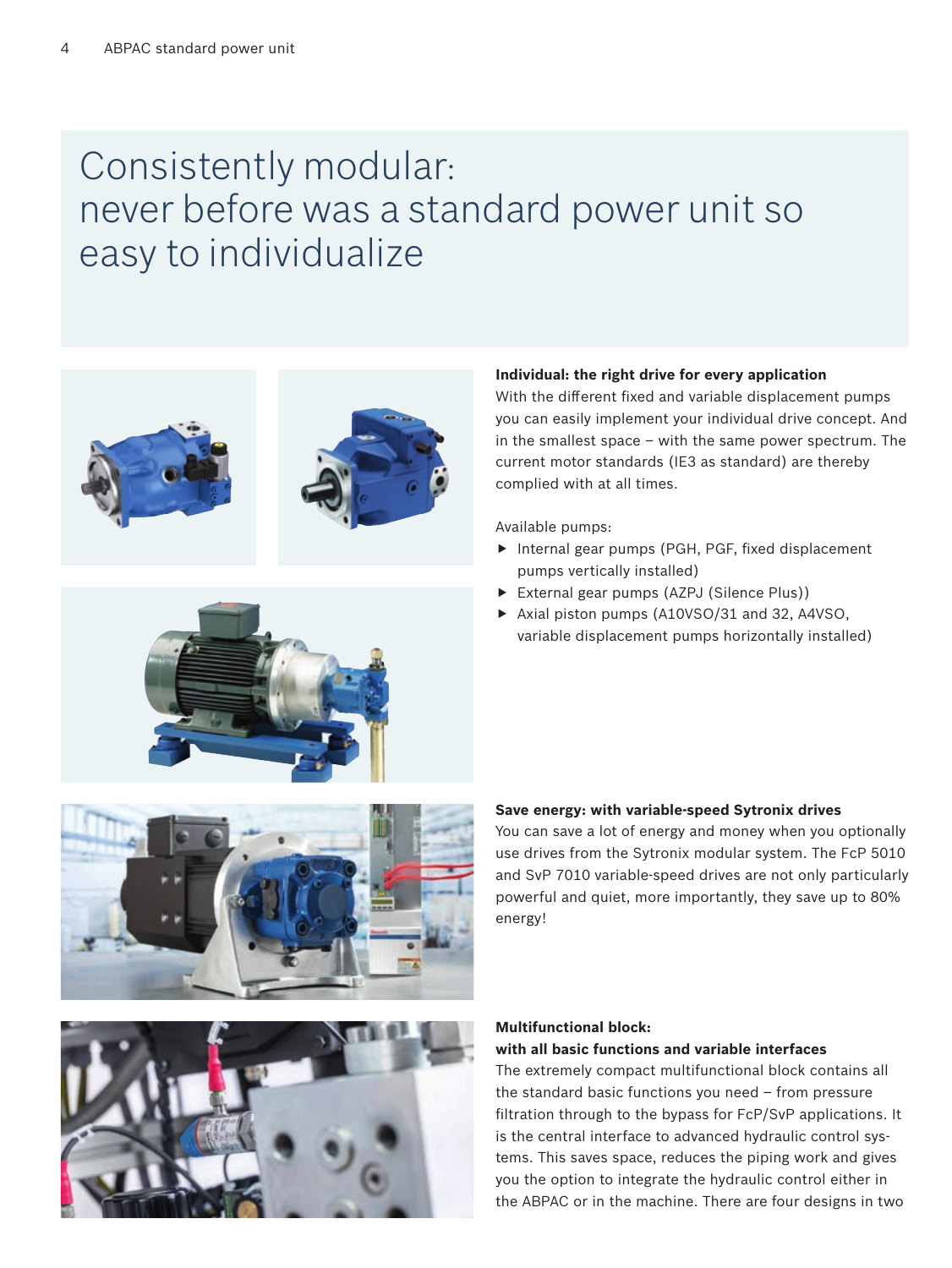sizes available (with/without pressure filtration as well as with/without mounting option for the standard hydraulic control IH20).

#### **Clever design: screws instead of welding**

A new steel structure and tank concept provides unprecedented flexibility: the standardized basic tanks do without welded-on elements and are available in tank capacities ranging between 100 and 630 liters.

The variance is in the assembly instead of the steel construction as is usual, which considerably reduces delivery and commissioning times. Individual adjustments can made without any problems via the screwed cover. The ratio between hydraulic power and tank capacities can be easily optimized, depending on the application.

#### **Mechanical basic elements:**

#### **for flexible set-ups, extensions, adjustments**

The Rexroth mechanical basic elements can be fitted anywhere on each side of the tank, the dimensions are thereby variable, the variance arises only in assembly. This offers a high degree of flexibility and customer-specific attachments are easily possible.

#### **Extensive sensor package integrates ABPAC in the Industry 4.0 environment.**

A comprehensive, universally applicable sensor package continuously records all relevant system states (oil quality, efficiency, pressures, filling levels, temperatures, etc.), which thus enables predictive condition monitoring.

The optional sensor node has its own PLC as well as analog and digital inputs and outputs. This allows the sensor values to be evaluated directly on the power unit and conclusions can be drawn concerning the state and the life cycle of the individual components.

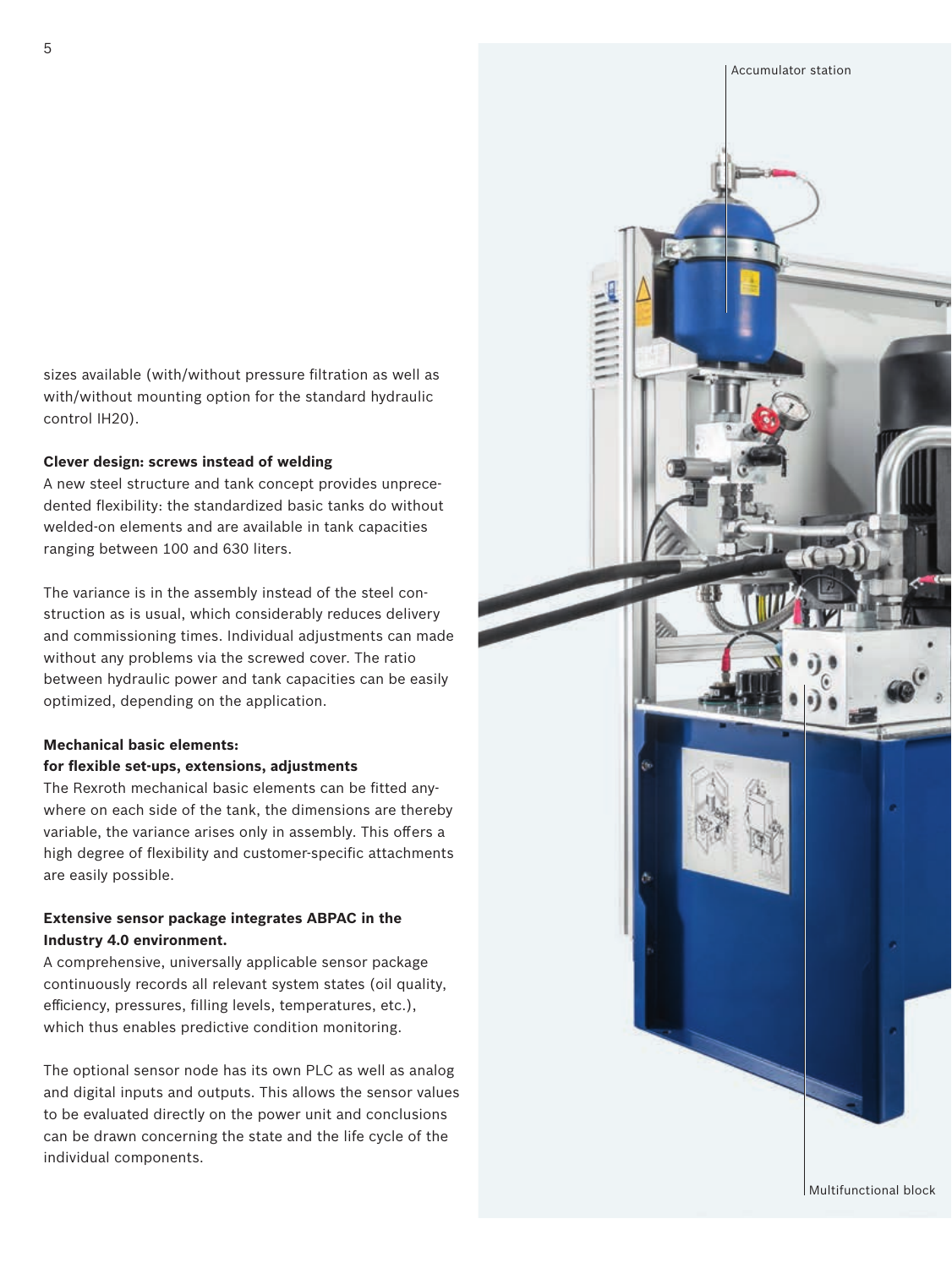

Open interfaces (such as multi-Ethernet) can pass on all relevant operating states, and the ABPAC is networked both vertically and horizontally. Local control solutions and visualisation of operating status are realizable through an intuitiv Web-Browser-Interface. An optional WLAN interface enables controlling and monitoring by means of a tablet or smartphone. This decentralized condition monitoring concept offers minimum effort when commissioning and maximum comfort during operation – the prerequisite for predictive maintenance.

All in all the ABPAC represents an extrem user oriented entry to industry 4.0, which with use of speed-variabel Sytronix drives FcP and SvP additional is very quiet and energy efficient.





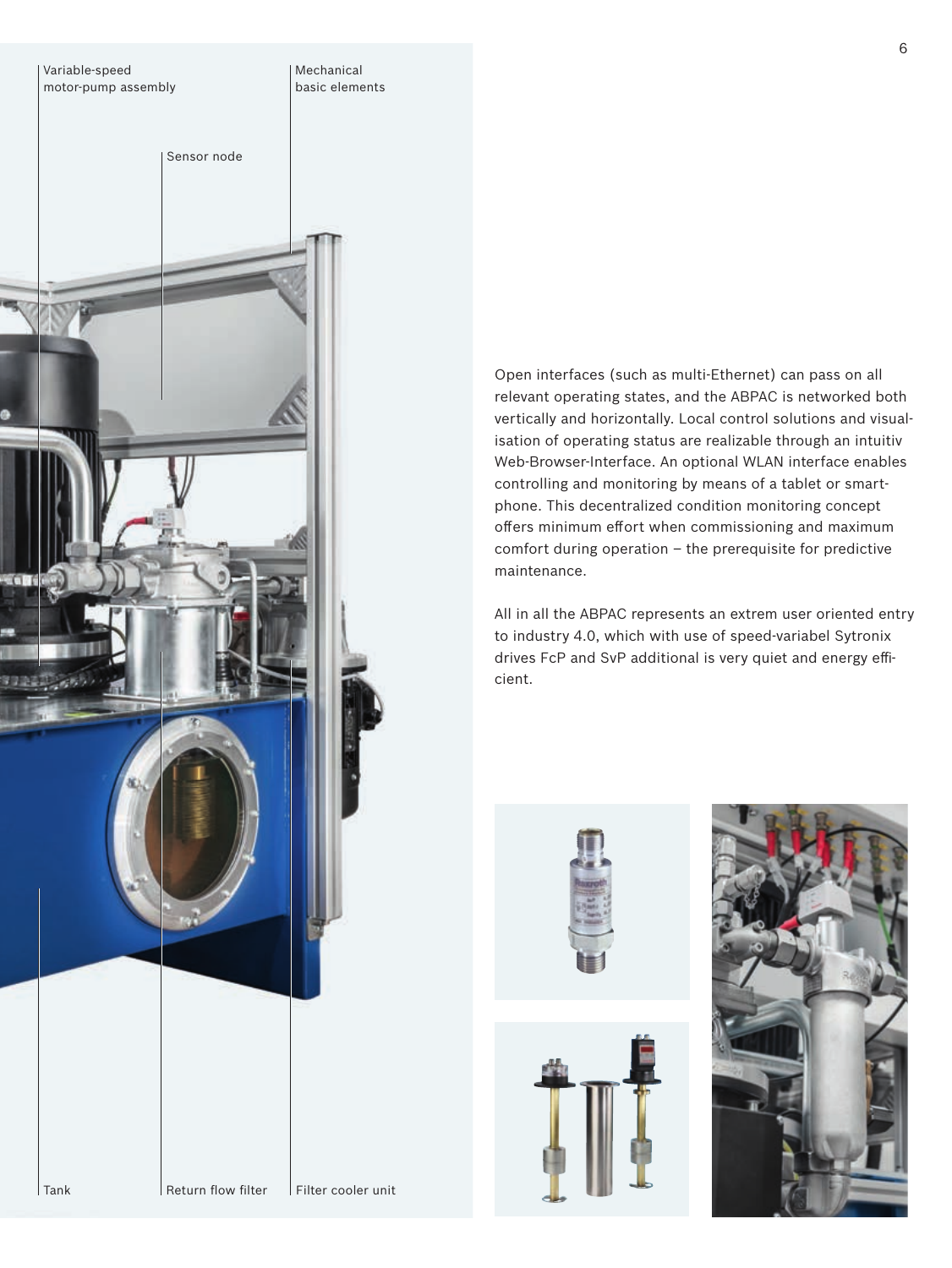# Easy to configure: get your own solution with just a few clicks





## **Online configurator:**

#### **configured faster, delivered faster**

The ABPAC is consistently modular in design and can be configured with a few clicks of the online configurator based on the requirements and hydraulic assemblies required. The software tool guides you clearly through the process. It queries the hydraulic and technical key data, such as working pressure, flow, and the type of actuator, and proposes the appropriate assemblies.

Immediately after completing the configuration, the program produces a complete documentation package. You will also receive a 3D model of the power unit, which is compatible with Pro/ENGINEER CAD software, as well as initial information on the price and delivery time. You can quickly and easily jump to customer-specific adaptations at any time. Additional assemblies such as coolers or control systems can also be configured. Could it be easier?



#### **Your advantages at a glance**

- $\triangleright$  Online configurator for customized power units together with documentation
- $\blacktriangleright$  Intelligent condition monitoring via standardized bus interfaces and extended sensor technology
- $\blacktriangleright$  User-oriented, platform-independent visualizations on smart devices
- $\triangleright$  Sytronix FcP and SvP (optional) for increased energy efficiency and reduced noise emission
- $\blacktriangleright$  Basic functions integrated in the multifunctional block
- $\blacktriangleright$  Interface to additional hydraulic control concepts
- $\blacktriangleright$  Wide area of application: metal-cutting machine tools, wood processing, presses, plastics processing machines, etc.
- $\blacktriangleright$  Products from the GoTo program for optimized delivery times



#### **Technical key data**

- $\blacktriangleright$  Tank capacity 100 to 630 liters
- $\blacktriangleright$  Maximum flow 200 l/min
- $\blacktriangleright$  Maximum operating pressure 315 bar
- $\blacktriangleright$  Multifunctional block in 4 variants
- $\blacktriangleright$  Sytronix modular system as an option (FcP 5010, SvP 7010)
- $\blacktriangleright$  Simplified, flexible steel construction